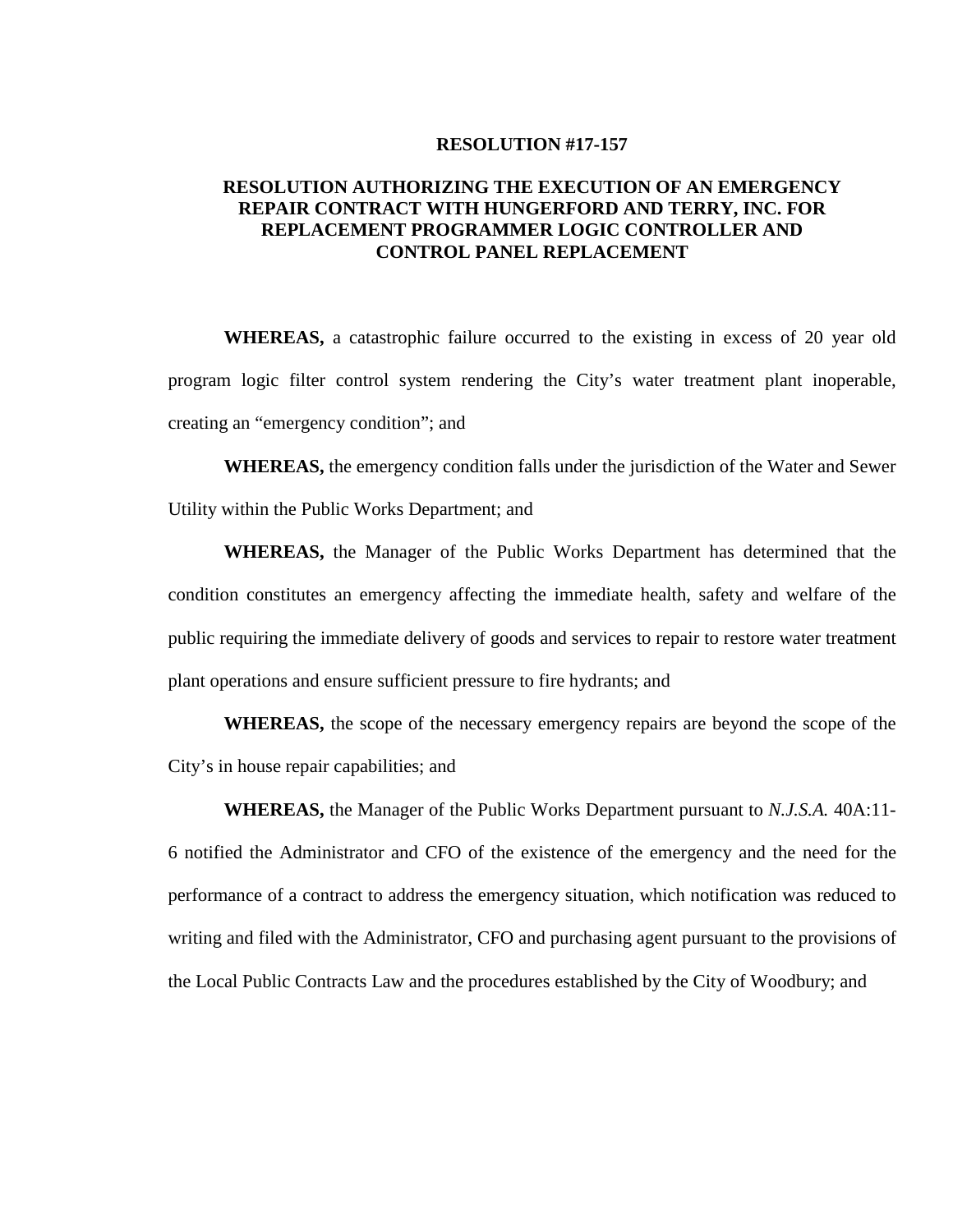**WHEREAS**, the Public Works Director has requested the award of an emergency contract to Hungerford and Terry, Inc. on an emergency basis pursuant to *N.J.S.A.* 40A:11-6 and the policies and procedures established by the City of Woodbury for Replacement Programmer Logic Controller and Control Panel Replacement in the amount of \$55,381.00 together with 26 Hardwired manual 3-position switches with wiring in the amount of \$2,860, and any necessary Field Supervision at the rate of \$1,200 per 8 hour day, or \$187.50 per hour for partial days in accordance with Hungerford and Terry, Inc.'s Field Service Charge Policy; and

**WHEREAS,** said work to be completed is designed to address only the extent of the emergency and could not have been anticipated.

**NOW, THEREFORE, BE IT RESOLVED** by the Mayor and City Council of the City of Woodbury that the contract awarded to Hungerford and Terry, Inc. for Replacement Programmer Logic Controller and Control Panel Replacement in the amount of \$55,381.00 together with 26 Hardwired manual 3-position switches with wiring in the amount of \$2,860 , and any necessary Field Supervision at the rate of \$1,200 per 8 hour day, or \$187.50 per hour for partial days in accordance with Hungerford and Terry, Inc.'s Field Service Charge Policy and the Mayor and/or Administrator is hereby authorized to execute contract 33069 consistent with the within resolution; and the CFO is hereby directed to make payment to Hungerford and Terry, Inc., with the approval of the Administrator and the Manager of the Public Works Department as to satisfactory completion of the provisions of the contracted good and services.